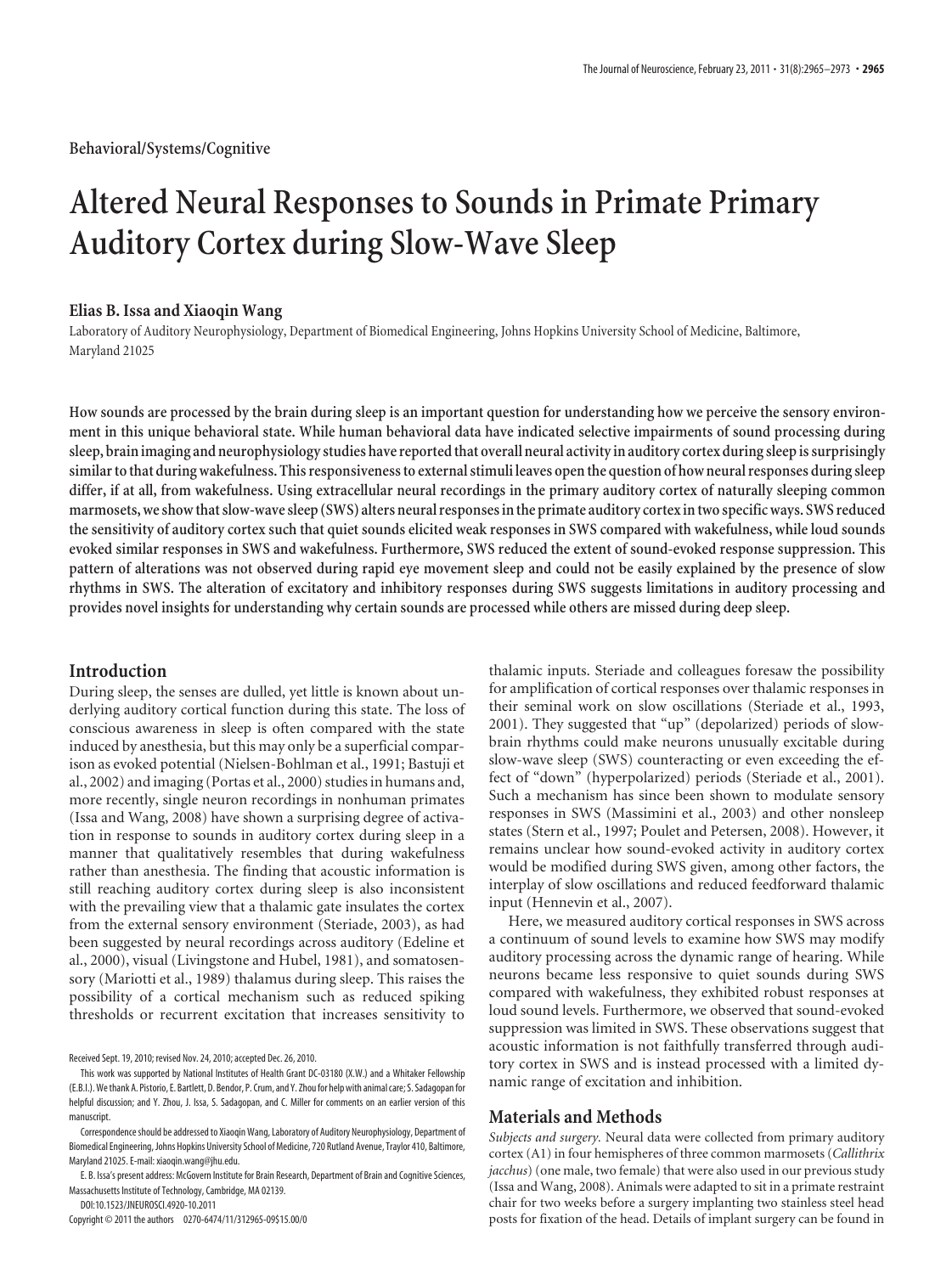previous studies (Lu et al., 2001; Wang et al., 2005). After surgery, animals were adapted to experiments during the daytime for at least one month before being switched to nighttime sessions for collection of sleep data. Within the first week of sleep recordings, animals adapted to sleeping in the laboratory in an upright, head-fixed position while sounds were playing. All experimental procedures were approved by the Johns Hopkins University Animal Use and Care Committee.

*Physiological recordings.* Nightly sessions lasted for 6-8 h (8:00 P.M.-4:00 A.M.). Animals naturally slept in the chair while sounds were played, passing through 5–10 sleep cycles. A 1.1 mm diameter stainless steel screw was implanted in the caudal temporal lobe for measuring the electroencephalogram (EEG). The EEG was bandpass filtered (1 Hz-500 Hz), amplified  $(10,000\times)$ , and displayed on a digital oscilloscope for online monitoring. The EEG and video monitoring (sensitive in the infrared range) of the face and tail were used to assess an animal's behavioral state. Behavioral state was readily identified using standard human sleep scoring techniques (Carskadon and Rechtschaffen, 2000), and details are provided in a previous study (Issa and Wang, 2008). Here, it is important to note that sounds did not awaken the animals even when played at the loudest intensities used in this study. Furthermore, sounds of different intensities were interleaved so that any effect on sleep quality would have affected all sounds equally and been averaged out. Extracellular activity was

measured using 2-5 M $\Omega$  tungsten microelectrodes (A-M Systems), bandpass filtered (300 Hz-7 kHz), and amplified (10,000 $\times$ ). The electrode signal was also bandpass filtered from 1–300 Hz to obtain the local field potential (LFP). The EEG signal measured from the stainless steel screw was used to assess the behavioral state of the animal, allowing for consistency across sessions. The low frequencies in the LFP signal (recorded from the microelectrode) were used in analyses that compared single neuron activity with ongoing low-frequency rhythms (see Fig. 7). Spike waveforms were sorted online (MSD, Alpha-Omega Engineering) using a template-matching algorithm to identify single units. We regularly obtained well isolated single-units with signal-to-noise ratios >15  $dB$  (median signal-to-noise ratio = 22 dB). Neurons were held for an average of 90 min to allow comparison of neural responses across different states [marmoset sleep cycle  $\approx$  50 min (Crofts et al., 2001)]. Details of the identification of A1 are given previously (Issa and Wang, 2008).

*Acoustic stimuli.* Pure tones or narrowband noise were used to drive neurons in A1. In a minority of neurons (5%), sinusoidal amplitude modulation (2–128 Hz) was used to achieve more robust drive. The sound level of a preferred stimulus was varied between  $-10$  and 90 dB sound pressure level (SPL) (although usually in the range of 0 –70 dB SPL) to obtain the intensitytuning curve or rate-level function. Many repeats were generally collected in awake and SWS (median awake  $= 30$ , SWS  $= 20$  repetitions; minimum required for inclusion in analysis  $= 10$  repetitions). Stimuli were usually 200 ms in duration and in some cases 500 ms long. To limit sleep disruption, presentation rates were generally kept low (1–2 stimuli per second). In analyses examining suppressed responses, we used our complete database of neurons (not just neurons where a rate level was collected). For these data, a larger battery of stimuli was tested as described in our previous work (Issa and Wang, 2008). Experiments were performed in a double-walled sound isolation chamber (Industrial Acoustics) lined with 3 inch acoustic absorption foam (Sonex) to create a soundproof environment. All stimuli were delivered in free-field from a speaker (B&W) located 0.9 m directly in front of the animal. The system was calibrated to produce 90 dB SPL peak output at 1 kHz with little roll-off between 0.2 and 34 kHz.



**Figure 1.** Selective loss of responses to quiet sounds during SWS. *A*, Example neuron whose response to quiet sounds (left, green highlight) disappeared in SWS (black arrows, middle) even though a robust response to loudsounds remained. This neuron responded to both quiet and loud sounds because of its non-monotonic tuning (right) that is often observed in A1. Stimulus was a 780 Hz pure tone. Error bars represent  $\pm$  1 SEM. *B*, Across the population of recorded neurons, SWS modulation of responses was not different from zero for 70 –90 dB sounds (median = 2%, black inverted triangle). But responses were negatively modulated during SWS at the low end (0-20 dB) of their sound level tuning curve (median  $=$   $-$ 32%, green inverted triangle; \*p < 0.01). Inset, Overall mean firing rates awake (filled bars) and SWS (open bars) to quiet (left) and loud (right) sounds in A1. Error bars represent  $\pm$  1 SEM.

*Data analysis.* For sound level tuning, a fixed analysis window starting 15 ms after stimulus onset and ending 75 ms after stimulus offset was used. Spontaneous firing rates were subtracted from total firing rates such that in all subsequent analyses the terms "rate" or "response" refer to a spontaneous rate-adjusted measure. Responses were considered driven if the mean was  $>$  2.5\*SEM above 0 (where SEM was estimated individually for each stimulus). Any rate-level curves with no significant response bins in both awake and SWS were not considered further. Sound level threshold was the quietest sound level eliciting a response  $>$ 4\*SEM above 0. In cases where responses did not reach  $>$ 4\*SEM above 0, a threshold of 90 dB SPL was assigned to the nonresponsive state (Fig. 2*B*, denoted as NR). Response latencies were computed using a change point estimation algorithm adapted from Friedman and Priebe (1998). Briefly, two lines of differing slopes were fit to the knee preceding the peak of the response. Latency was defined as the time point at which the slope change was optimal (in the least-squares fit sense). Latencies are only reported for significantly driven responses  $(>2.5*SEM$  above 0).

To determine analysis windows for suppressed responses, we adapted an algorithm that we had used previously for detecting driven responses [Issa and Wang (2008); based on the study by Legéndy and Salcman (1985)]. The algorithm starts with a 100 ms seed window centered at a local minimum that grows in either the left or right direction in 50 ms segments. Window segments are added as long as their responses are below baseline ( $p_{soft}$  < 0.02), and the response in the whole window meets a more stringent hard criterion (  $p_{\rm hard}$   $<$  0.00005). We also allowed the algorithm to continue as long as the *p* value decreased toward the hard criterion since *p* values rarely started below the hard criterion when detecting suppressed events. We assumed Poisson statistics to compute *p* values from spike counts since low firing rates resulted in non-Gaussian distributions. Even so, responses often deviated from our Poisson assumption because of an unusual number of 0 spike trials, so we performed a *post hoc* permutation test for the means at the  $p < 0.01$  level (Rice, 1995). Although the excitatory and inhibitory algorithms were run independently, they usually yielded non-overlapping events (see exam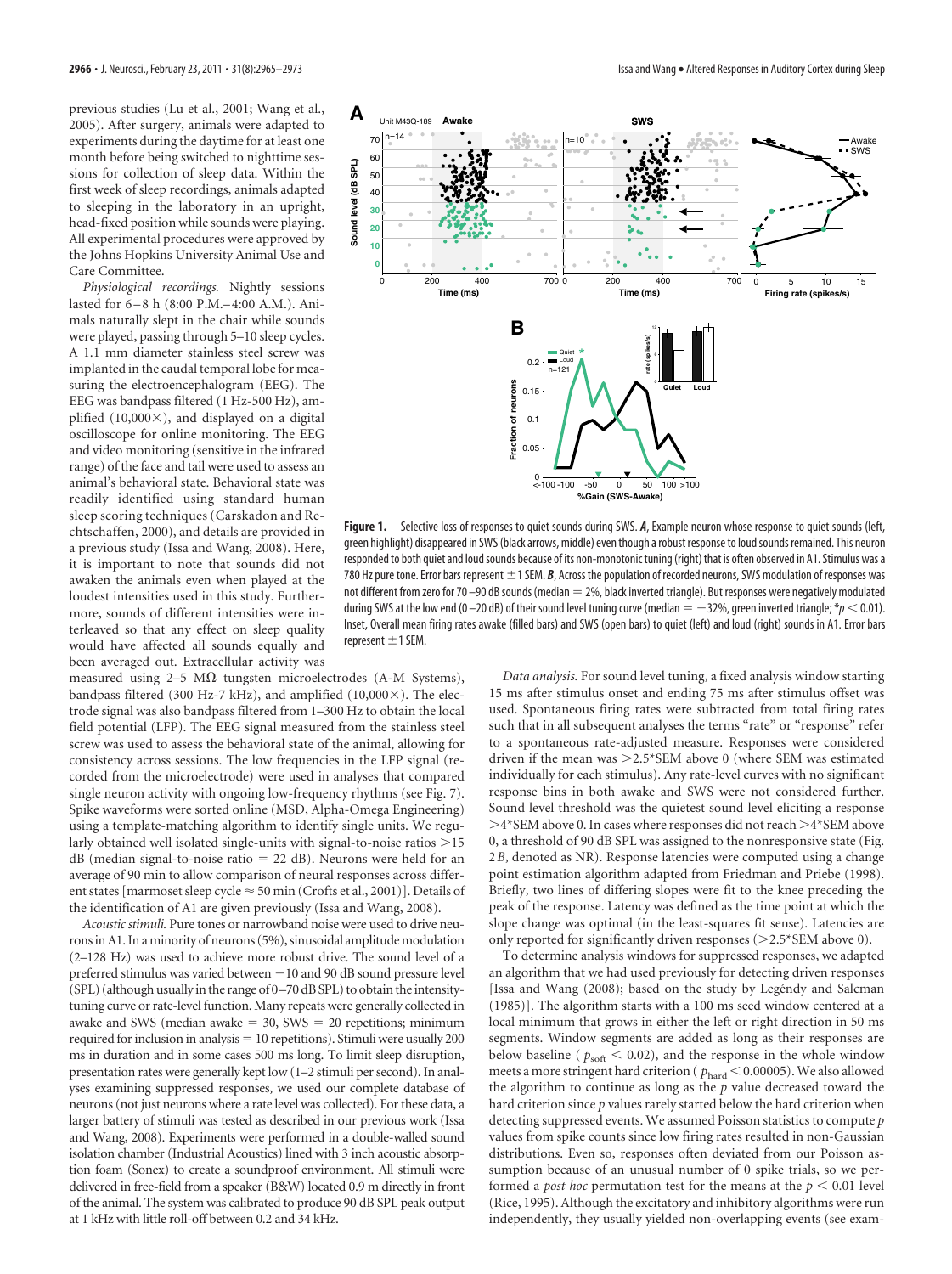ples in Fig. 3*A–C*), which is critical to the assumption that these events represent different processes.

We computed the percentage of modulation of driven responses in sleep for each stimulus by comparing firing rates from two different behavioral states according to the following formulas:

$$
\%Gain_{SWS - \text{Awake}} = 100 \cdot \frac{r_{SWS} - r_{\text{Awake}}}{\max(|r_{SWS}|, |r_{\text{Awake}}|)};
$$
  

$$
\%Gain_{REM - \text{Awake}} = 100 \cdot \frac{r_{REM} - r_{\text{Awake}}}{\max(|r_{REM}|, |r_{\text{Awake}}|)},
$$

where  $r_{\text{SWS}}$ ,  $r_{\text{REM}}$ , and  $r_{\text{Awake}}$  are the discharge rates during the SWS, rapid eye movement (REM), and awake conditions, respectively.

For suppressed responses, we computed the percentage of modulation in sleep using an additional measure:

$$
\%Gain_{SWS - \text{Awake}} = 100 \cdot \left(\frac{r_{\text{Awake}}}{s_{\text{Awake}}} - \frac{r_{SWS}}{s_{SWS}}\right);
$$

$$
\%Gain_{REM - \text{Awake}} = 100 \cdot \left(\frac{r_{\text{Awake}}}{s_{\text{Awake}}} - \frac{r_{REM}}{s_{REM}}\right),
$$

where  $r_{\rm SWS},\,r_{\rm REM},$  and  $r_{\rm Awake}$  are the discharge rates during suppressed responses, and  $s_{\text{SWS}}$ ,  $s_{\text{REM}}$ , and  $s_{\text{Awake}}$  are the spontaneous discharge rates during the SWS, REM, and awake conditions, respectively. The ratios in the expressions measure the fraction of spontaneous firing that was suppressed. We used this relative measure to account for the linear dependence of suppression on the baseline firing rate (see Fig. 3*D*). Normalizing by baseline firing rates removed the scaling relationship between the amount of suppression observed and spontaneous rates (see Fig. 3*E*).

In general, we report gains for each unit by averaging gains across stimuli. For example, if the unit was responsive to more than one stimulus (e.g., responded to more than one sound level in the quiet range or was suppressed by multiple stimuli), we averaged its gains across these stimuli to obtain an overall unit gain under each condition. The main findings did not change if individual stimuli were used in the analyses instead. If anything, this often increased the statistical power of the results.

For each stimulus trial, the mean EEG amplitude was computed during the stimulus ("Sound" condition) or in the prestimulus period ("No sound" condition). Trials where EEG amplitudes were in the upper quartile were considered up trials while trials where EEG amplitudes were in the lowest quartile were considered down trials (the remaining half of trials were not considered). The modulation of spiking by up versus down states was quantified as  $r_{\text{rate}_{\text{high}}} - r_{\text{rate}_{\text{low}}}/r_{\text{rate}_{\text{all}}}$  where rate $_{\text{high}}$ (rate<sub>low</sub>) is the mean firing rate in the upper (lower) quartiles of EEG amplitude and rate<sub>all</sub> is the mean firing rate across all trials. This trialbased analysis does not depend on the precise timing of spikes and is not based on EEG frequency but simply the mean EEG amplitude in a small window (200-500 ms) either before or during acoustic stimulation. If slow rhythms controlled all variation in spiking, then this measure would approach 1. If slow rhythms had no influence (i.e., little difference in firing rate between low and high EEG epochs), then this measure would approach 0.

The spike-field coherence (SFC) is a measure of the degree of synchrony between spikes and field potentials in different frequency bands (Fries et al., 2001). The SFC requires the spike-triggered average of the LFPs (STA), which is obtained by aligning and averaging the LFP preceding each spike. A shift predictor was computed by randomly permuting LFP trials and recomputing the STA 10 times. This randomization is important because it removes any stimulus-induced correlations in spikes and LFP activity. Often, in the first 100 –200 ms following stimulation, the increase in spike rate and LFP power can artificially induce correlations. Only neurons with STAs that reached absolute values 2.5\*SD above 0 after shift predictor subtraction were considered further for SFC analysis. The raw SFC is simply the power spectrum of the STA. To distinguish a change in coherence from a change in the strength



**Figure 2.** Acoustic thresholds and latencies during SWS. *A*, Population intensity tuning data in awake (solid) and SWS (dashed). Error bars represent  $\pm$  0.5 SEM. Individual tuning curves for each neuron were first normalized by their peak value in either awake or SWS before being averaged. **B**, Elevated sound level thresholds in SWS compared with wakefulness ( $p = 0.01$ , Wilcoxon rank sum,  $n=169$ ; NR, not responsive according to a 4\*SEM criterion and assigned a threshold of 90 dB SPL). *C*, Response latencies in SWS (open bars) were similar to those in wakefulness (filled bars) across all sound levels tested (median latency awake  $=$  34.5  $+$  1.9 vs  $SWS = 34.0 + 1.7$  ms,  $p = 0.71$ , Wilcoxon rank sum,  $n = 244$ , "all" condition).

of oscillations in the LFP, the raw SFC was normalized by the mean spectrum of all LFPs used in calculating the STA. This normalization step is important since the LFP during SWS is higher in amplitude than during awake and REM.

## **Results**

## **Sound level dependence of neural responses in slow-wave sleep**

Sound level is an important parameter for determining when a sound becomes salient during sleep. We measured the rate-level functions of 169 neurons in A1 of three naturally sleeping mar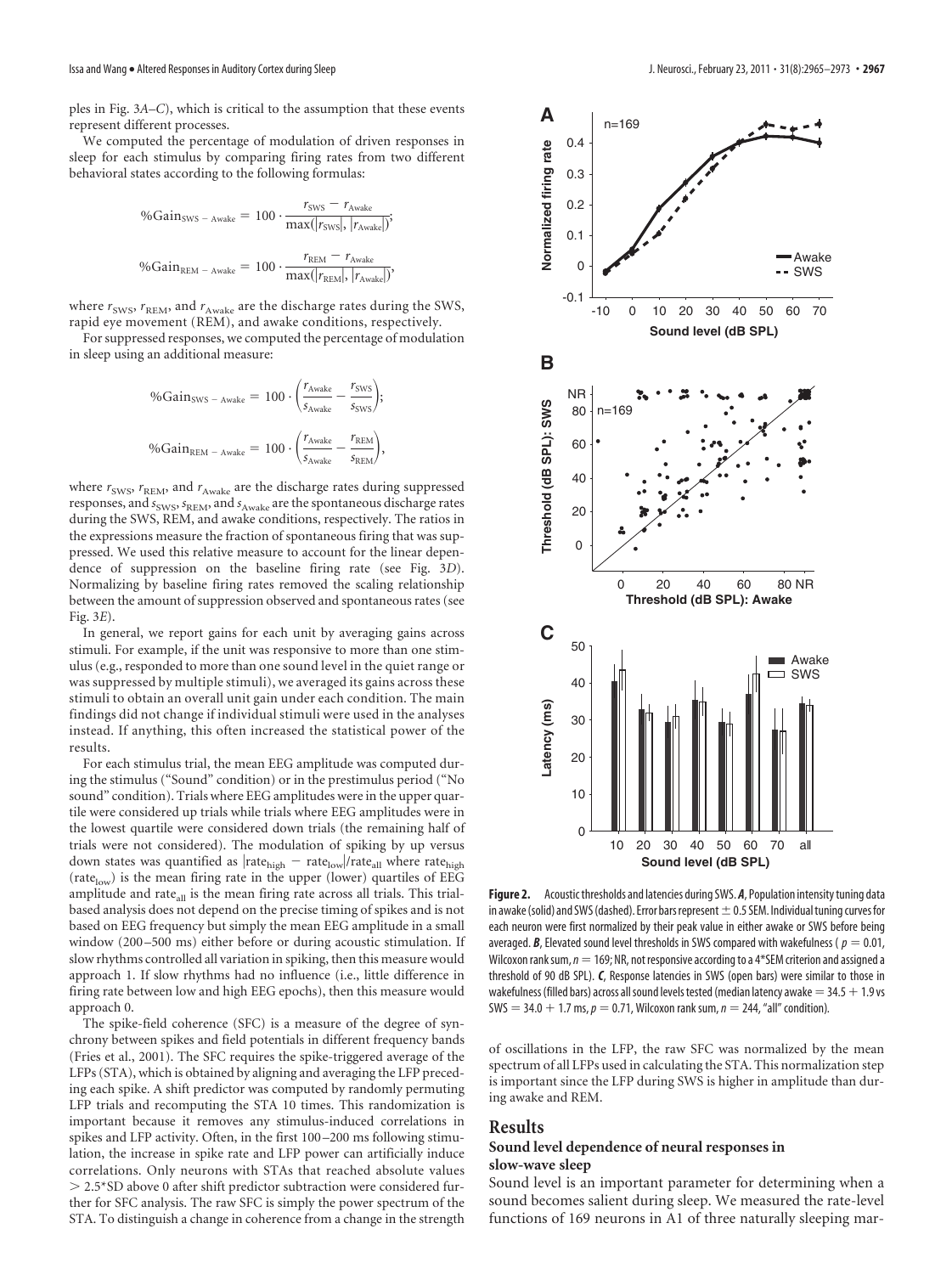moset monkeys during at least one episode of SWS and one episode of wakefulness. A range of sound levels was tested (usually 0-70 dB SPL) without awakening the animal. A representative neuron is shown in Figure 1*A*. In the awake condition, this neuron began to respond to a 780 Hz pure tone at 20 dB SPL, but its response to the same tone disappeared at 20 and 30 dB SPL during SWS (Fig. 1*A*, middle plot, black arrows), even though the responses at louder sound levels were preserved.

In our sample of 169 A1 neurons, 69 neurons were responsive  $(>2.5*SEM)$ above baseline) to quiet sounds  $(0-20 dB)$ and 106 neurons were responsive to loud sounds (70 –90 dB). Firing rates during wakefulness were similar in these sound level regimes (mean firing rates quiet  $13.5 \pm 1.1$  vs loud = 14.9  $\pm$  1.3 spikes s  $^{-}$ ,  $p = 0.78$ , Wilcoxon rank sum,  $n_{\text{quiet}} = 69$ ,  $n_{\text{load}} = 106$ , consistent with the nonmonotonic sound level tuning commonly seen in A1 of unanesthetized animals (Brugge and Merzenich, 1973; Pfingst and O'Connor, 1981; Sadagopan and Wang, 2008). During SWS, however, the population of neurons showed a large drop in activity for quiet sounds (gain  $= -33 \pm 1$ 6%) but not for loud sounds (gain =  $9 \pm$ 5%) ( $p < 0.01$ , Wilcoxon rank sum,  $n_{\text{quiet}} =$ 69,  $n_{\text{load}} = 106$ ) (Fig. 1*B*). The gain distribution for quiet sounds was shifted toward negative gains ( $p < 0.01$ , *t* test,  $n =$ 69) implying that responses during SWS were significantly weaker than those during wakefulness (Fig. 1*B*, green curve). For louder sound levels, however, the gain distribution was not significantly shifted from zero ( $p = 0.08$ , *t* test,  $n = 106$ ), indicating similar responses between wakefulness and SWS (Fig. 1*B*, black curve). As a result, overall firing rates for quiet sounds in SWS were ~35% weaker compared with wakefulness (0-20 dB SPL: awake =  $10.7 \pm 1.1$  vs SWS =  $7.0 \pm 0.9$ spikes s $^{-1}$ ,  $p < 0.01$ , Wilcoxon rank sum,  $n = 69$ ) (Fig. 1*B*, inset, left bars) while firing rates were not significantly different between the awake and SWS conditions for loud sounds ( $p = 0.47$ , Wilcoxon rank sum,  $n = 106$ ) (Fig. 1*B*, inset, right bars). This phenomenon is further illustrated by



**Figure 3.** Detection ofsuppressed events and dependence onspontaneous rate. *A*,Well defined periods of excitation (Exc; red) and inhibition (Inh; blue) were detected among a background of high spontaneous firing by the windowing algorithm (see Materials and Methods). No false windows were detected in the 9-s-long period of spontaneous firing following the stimulus. *B*, The varying durations of excitatory responses were well captured by the algorithm. At higher sound levels, excitation was shorter in duration and was followed by inhibition. In some cases, an inhibitory window was detected by the algorithm but then thrown out (dark gray) because it did not pass a*post hoc*permutation test for the means when compared with spontaneous firing.*C*, An example where inhibition preceded excitation at high sound levels. Note that windows were non-overlapping even though excitatory and inhibitory algorithms were run independently. *D*, Suppressed rates which were already spontaneous-rate subtracted were still highly correlated with spontaneous rates  $(r = 0.45, p < 0.01,$  Pearson's correlation coefficient,  $n = 566$ ), suggesting a scaling relationship between spontaneous rate and suppression. At higher spontaneous rates, higher suppression can be observed extracellularly. This was not a ceiling effect where spontaneous rates limited the amount of suppression that could be observed extracellularly since in most cases firing rates were not suppressed to 0 (i.e., suppression  $=$  spontaneous; unity line).  $E$ , For the analyses of Figures 4B and 6B in Results, suppressed rates were normalized by spontaneous rate to obtain the fraction of spontaneous rate that was suppressed. This measure removed correlation with spontaneous rate  $(r=0.002, p=0.26,$  Pearson's correlation coefficient,  $n = 566$ ).

the population average sound level function (Fig. 2*A*), which shows that the average awake response is greater than the average SWS response at low sound levels. This trend was reversed at high sound levels. The decrease in sensitivity to quiet sounds resulted in elevated acoustic thresholds during SWS (mean shift  $= 8 \pm 2$  dB,  $p = 0.01$ , Wilcoxon rank sum,  $n = 169$ ) (Fig. 2*B*). One plausible mechanism for elevating acoustic thresholds in SWS is elevated spiking thresholds. However, as mentioned above, firing rates for quiet sounds were similar to those for loud sounds suggesting that these stimuli were equally above neural firing thresholds. Second, we examined response latencies as a possible correlate of spiking thresholds and found that response latencies were almost identical in wakefulness and SWS regardless of sound level ( $p = 0.71$ , Wilcoxon rank sum,  $n = 244$  stimuli) (Fig. 2*C*). These results suggest that a change in sound-response threshold (i.e., the lack of responsiveness to quiet sounds in SWS) may not be directly related to spiking threshold (i.e., the relationship between spiking and membrane potential).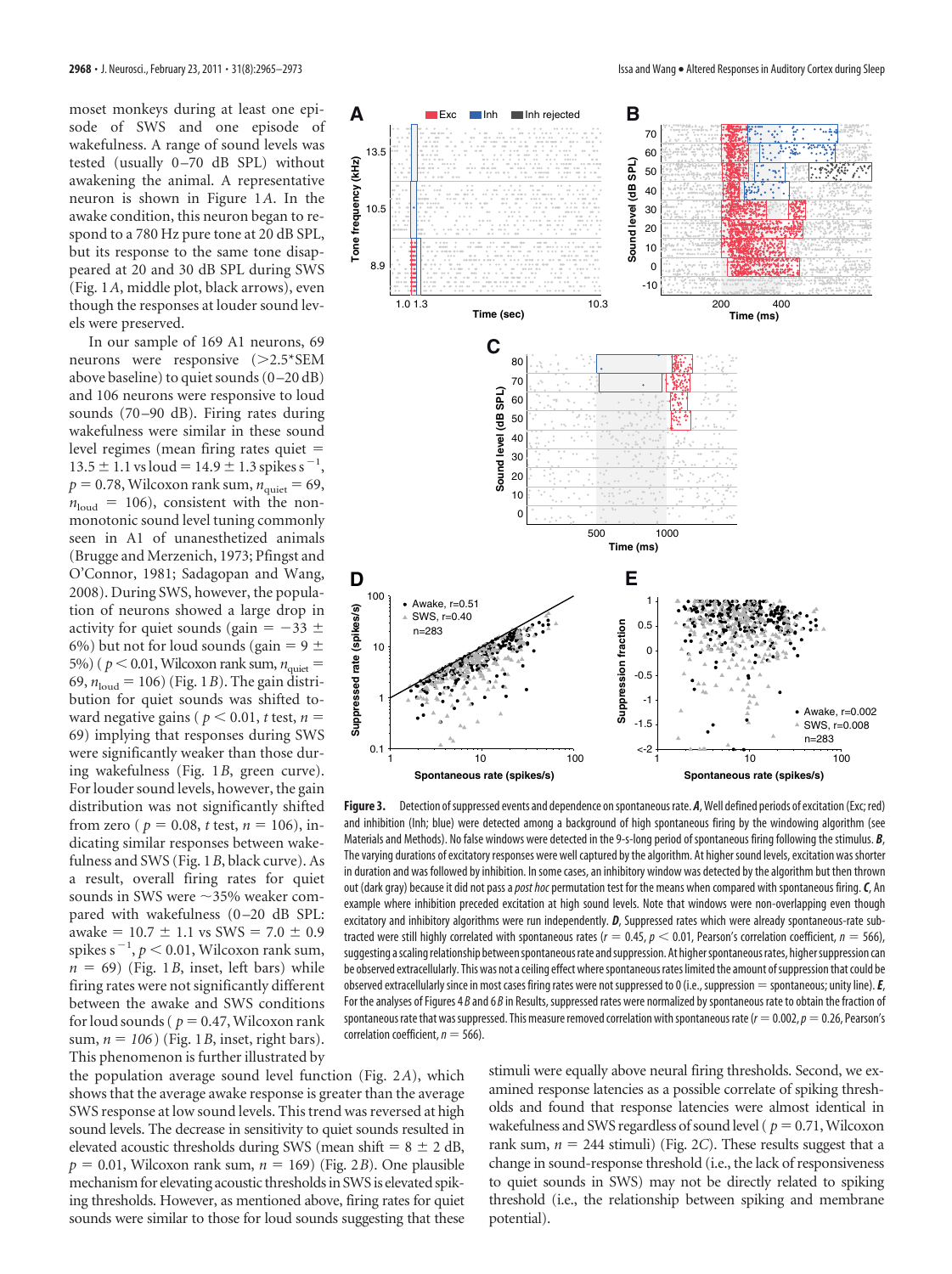

**Figure 4.** Suppressed responses during wakefulness and SWS. *A*, An example neuron whose response was suppressed during presentation of a 20 kHz pure tone (70 dB SPL) and for ashort time following (vertical lines represent analysis window returned by windowing algorithm, see Materials and Methods). Suppression was weaker and shorter-lasting in SWS (dashed) than in awake (solid) (gain  $=$   $-$  24%). Curves were generated by first subtracting spontaneous rates and then smoothing with a 50 ms moving average window. *B*, Percentage change of the strength of suppression in SWS. The distribution is shifted toward negative gains  $(mean = -23%$ , white inverted triangle) indicating that responses were not suppressed as strongly in SWS as in wakefulness. Inset, Population-averaged firing duringsuppression events did not go as far below baseline firing (0 in this figure) during SWS as during wakefulness.



**Figure 5.** Population-averaged activity during wakefulness and SWS. *A*, Changes in population-averaged driven and suppressed responses as a function of sound level. Suppressed responses were weakened in SWS across a wide range of sound levels (negative blue bars). However, driven responses were weakened only at extremely quiet sound levels (negative red bars). Population-averaged activity was obtained by summing firing rates of all detected driven or suppressed events at each sound level without normalizing and then computing the percentage gain between awake and SWS. Error bars represent  $\pm 1$  SEM.  $B$ , Population-averaged histogram of all driven (positive) and suppressed (negative) responses showing their time course. Because SWS responses (light gray) were not driven or suppressed as strongly as in awake (dark gray), the dynamic range of SWS was limited (light shaded area is encompassed by dark area). Population poststimulus time histograms were obtained by averaging all detected driven ( $n = 3133$ ) and suppressed events ( $n = 272$ ) during the time window in which they occurred without normalizing. Responses were smoothed by a 30 ms moving average window.

#### **Suppressed responses during acoustic stimulation**

An important property in sharpening neural tuning (Wu et al., 2008; Sadagopan and Wang, 2010) and expanding dynamic range (Wu et al., 2006; Tan et al., 2007) is inhibition. Here, we isolated events where firing rate was suppressed below spontaneous firing rate (see Materials and Methods) as a possible window into inhibitory processes (Fig. 3*A–C*). In general, detecting inhibition extracellularly depended on background firing rate such that neurons with higher background firing rates exhibited stronger suppression (Fig. 3*D*). We normalized for this dependency by rescaling firing rates (i.e., fractional suppression = suppressed rate/spontaneous rate) (Fig. 3*E*). This normalized measure allowed comparison of inhibition across behavioral states independent of changes in baseline firing rate.

Figure 4*A*shows the time course of suppressed responses in an example neuron during the awake and SWS conditions. The neuron was more suppressed during wakefulness ( $\sim$ 24%) than during SWS. Over the population of neurons in A1 showing a suppressed response, the average gain of suppressed events was  $-23 \pm 10\%$  (negative gain implies that suppression was stronger in wakefulness compared with SWS) (Fig. 4*B*, white inverted triangle) and approached significance ( $p = 0.03$ ,  $t$ test,  $n = 96$ ). This resulted in a 40% change in population averaged firing rate during suppressed responses (median firing rate below baseline: awake  $-6.5 \pm 0.4$  vs SWS =  $-3.9 \pm 0.4$  spikes  $s^{-1}$ ,  $p < 0.01$ , Wilcoxon rank sum,  $n =$ 283) (Fig. 4*B*, inset). Changes in spontaneous firing were not likely causing this effect as spontaneous firing rates did not significantly differ between the awake and SWS conditions (mean spontaneous rate: awake =  $9.9 \pm 0.9$  vs SWS =  $9.7 \pm 0.9$  spikes s<sup>-1</sup>,  $p = 0.89$ , Wilcoxon rank sum,  $n = 96$ ). If we used absolute firing rates (not normalized by spontaneous rate), we obtained similar results (gain =  $-22 \pm 8\%$ , *p* = 0.006, *t* test,  $n = 96$ ). Also, modulation of spontaneous rates was generally smaller than the magnitude of change in suppressed rates (mean  $|\Delta$ suppressed = 7.2  $\pm$  0.7 vs  $|\Delta$ spontaneous = 4.4  $\pm$  0.5 spikes  $s^{-1}$ ,  $p < 0.01$ ,  $n = 96$ ).

From the data presented in Figures 1 and 4, SWS modulation of neural activity was in the form of a loss of driven responses above spontaneous activity and a loss of suppression below spontaneous activity. Driven and suppressed activity levels are summarized for the population as a function of sound level in Figure 5*A*. The decrease in driven responses (red bars) and suppressed responses (blue bars) limited the range of possible responses in SWS by  $\sim$  40%. This suggests that there is a smaller dynamic range of responses during SWS compared with wakefulness, which may place constraints on the amount of information that can be trans-

ferred across sound levels by A1 neurons. This limitation in dynamic range was present throughout the time course of the population response, especially during the sustained portion of the response (Fig. 5*B*).

#### **Neural responses during rapid eye movement sleep**

The changes observed in A1 during SWS were not as prominent in REM sleep. As shown in Figure 6*A*, sleep-wakefulness gains for quiet sounds were only weakly negative (REM response slightly weaker than awake response) (mean gain<sub>0-20</sub> =  $-4 + 6%$ ) and were similar to gains for loud sounds (mean gain $_{70-90} = -13 +$ 5%,  $p = 0.58$ , Wilcoxon rank sum,  $n_{0-20} = 67$ ,  $n_{70-90} = 90$ ). Overall, mean firing rates for quiet sounds were slightly but not significantly reduced ( $p = 0.35$ , Wilcoxon rank sum,  $n = 67$ ) (Fig. 6*A*, inset, left bars). Furthermore, neurons in REM did not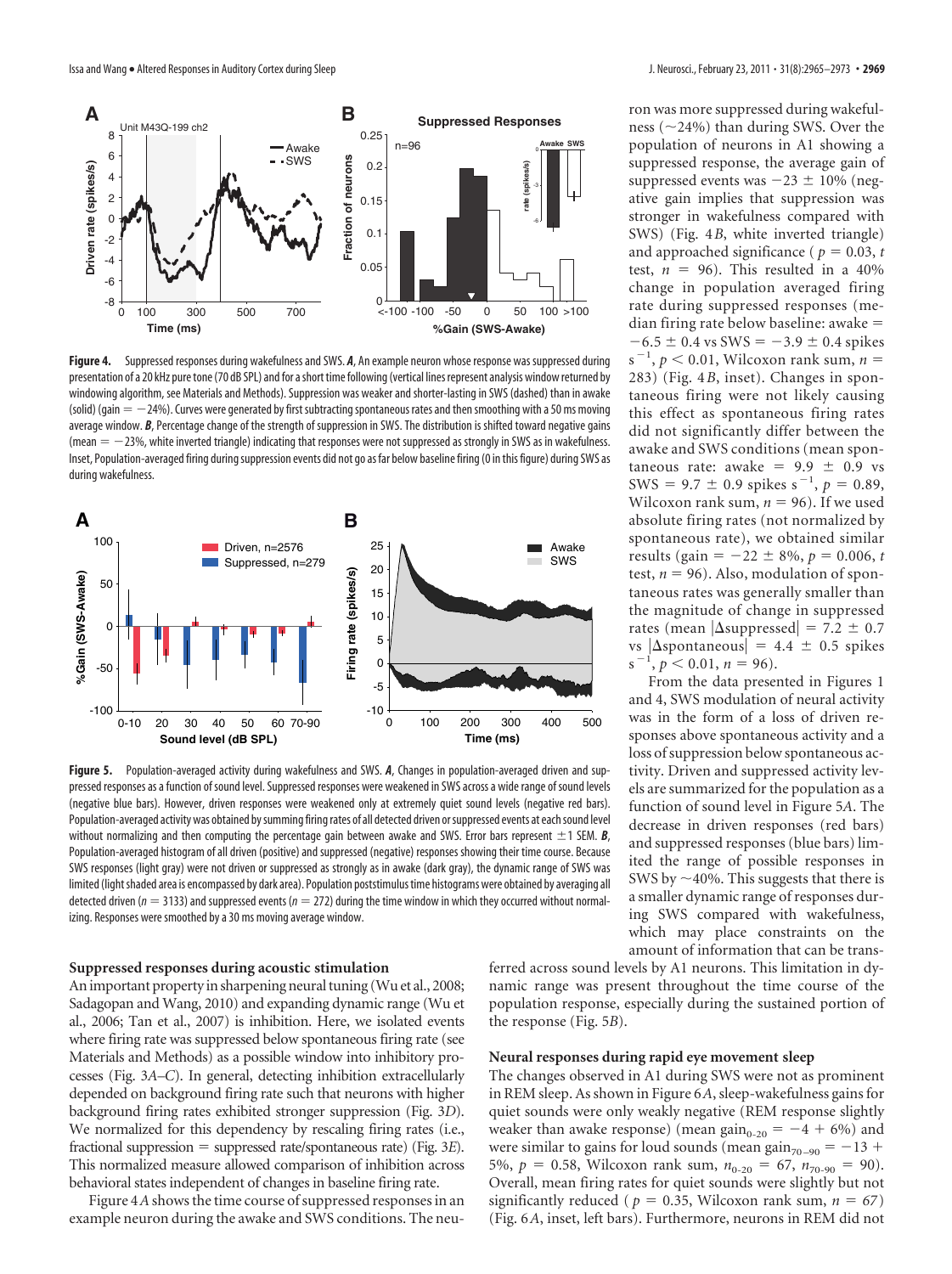show a loss of suppressed responses compared with wakefulness (mean gain  $-0.3 \pm 7.1\%, p = 0.96$ , *t* test, *n* = 99) (Fig. 6*B* and inset).

# **Influence of slow rhythms on neural responses to sounds during sleep**

Ongoing slow brain rhythms  $(<$  5 Hz) are known to modulate neural firing in awake, anesthetized, and asleep states (Steriade et al., 1993, 2001; Le Van Quyen et al., 2010), and there is evidence that this coupling extends to the theta range  $(4-8)$ Hz) (Canolty et al., 2006), but it is unclear how this modulation of neural firing in auditory cortex would be affected by the presence of acoustic stimuli during SWS. In one extreme scenario, neural activity would be dominated by EEG up and down states. At another extreme, external sounds may override slow rhythms. An intermediate possibility is that slow rhythms modu-

late existing responses to external sounds (e.g., multiplicative gain). To address this issue, we analyzed the difference in firing rates between EEG up states and down states (see Materials and Methods). In the example neuron shown in Figure 7*A*, the background firing rate (i.e., no external stimulation) increased during up states (depolarized EEG) in SWS and decreased during down states (hyperpolarized EEG) in SWS (up = 24.4  $\pm$  10.3 vs  $down = 10.6 \pm 3.7$  spikes s<sup>-1</sup>,  $p < 0.01$ , Wilcoxon rank sum,  $n =$ 9) (Fig. 7*A*, left bars). This modulation with EEG amplitude, however, was absent during acoustic stimulation in this example neuron; firing rates were no longer significantly different between the two conditions (up = 60.1  $\pm$  7.3 vs down = 63.4  $\pm$  4.8,  $p = 0.53$ , Wilcoxon rank sum,  $n = 9$ ; spontaneous firing rate not subtracted) (Fig. 7*A*, right bars). In our population of neurons, modulation by slow rhythms during acoustic stimulation was weaker than during spontaneous activity in all behavioral states (awake: no sound = 53  $\pm$  6% vs sound = 27  $\pm$  2%,  $p < 0.01$ , Wilcoxon rank sum,  $n = 75$ ; SWS: no sound = 68  $\pm$  6% vs sound =  $26 \pm 2\%$ ,  $p < 0.01$ , Wilcoxon rank sum,  $n = 96$ ; REM: no sound =  $32 \pm 4\%$  vs sound =  $21 \pm 2\%$ ,  $p = 0.10$ , Wilcoxon rank sum,  $n = 78$ ) (Fig. 7*B*, no sound vs sound condition). Note that if the effects of slow rhythms were purely multiplicative, then fractional modulation of firing rates should have been similar between spontaneous and acoustically driven periods of activity. Rather, EEG modulation of responses in SWS was greatly reduced during acoustic stimulation and became similar to levels measured in wakefulness  $[p = 0.85,$  Wilcoxon rank sum,  $n_{\text{SWS}} =$ 96,  $n_{\text{Awake}} = 75$ ) (Fig. 7*B*, sound condition; SWS (gray) vs awake (black)].

Although slow rhythms had a weak influence on spike rate during acoustic stimulation, they could influence spike timing independently of changes in spike rate. For example, the same number of spikes could become more tightly locked to lowfrequency rhythms during SWS. We used the SFC to measure locking of spikes to the EEG (Fries et al., 2001). We found that locking to slow rhythms was most enhanced in SWS as compared with wakefulness (SFC at 1 Hz: awake =  $3.4*10^{-3} \pm 0.3*10^{-3}$  vs  ${\rm SWS} = 4.4*10^{-3} \pm 0.3*10^{-3} \text{ mV}^2, p < 0.01$ , Wilcoxon rank sum,  $n = 258$ ) and REM (SFC at 1 Hz: REM =  $3.7*10^{-3}$  ±  $0.4*10^{-3}$  vs SWS =  $4.4*10^{-3} \pm 0.3*10^{-3}$  mV<sup>2</sup>,  $p < 0.01$ , Wilcoxon rank sum,  $n = 258$ ) (Fig. 7*C*, solid lines). This strong



**Figure 6.** Driven and suppressed responses in REM. *A*, For A1 neurons that responded in either the quiet (0 –20 dB) or loud (70 –90 dB) sound level regimes, little difference was seen in REM modulation of responses (median gain quiet  $=$  -1.3% vs  $l$ oud  $=$   $-5.3$ %,  $p$   $=$  0.28, Wilcoxon rank sum,  $n$   $=$  63). No clear difference was apparent in population firing rates for quiet sounds (awake = 12.0 + 1.3 vs REM = 10.7 + 1.2 spikes s <sup>- 1</sup>, p = 0.35, Wilcoxon rank sum, n = 67). Inset, Black, awake; orange, REM). **B**, Percentage change of suppressed responses during REM in A1. The distribution is near 0 (mean  $= -0.3\%$ , inverted white triangle), indicating that the strength of suppression was similar in awake and REM, which can be seen in mean population suppression (inset).

coherence during SWS, however, declined dramatically with acoustic stimulation (SFC at 1 Hz SWS: spontaneous  $4.4*10^{-3} \pm 0.3*10^{-3}$  vs acoustically driven = 1.1\*10<sup>-3</sup>  $\pm$  $0.2*10^{-3}$  mV<sup>2</sup>,  $p < 0.01$ , Wilcoxon rank sum,  $n = 258$ ) (Fig. 7*C*, compare solid to dashed gray line). It is important to note that the SFC is corrected for any locking induced by the stimulus and for differences in overall EEG power between states (see Materials and Methods).

The results in Figure 7, *B* and *C*, suggest a limited role of slow rhythms in influencing neural responses during acoustic stimulation. Of interest to this study, however, is whether the influence of slow rhythms differed between quiet and loud sound levels. A differential effect could help explain our finding that only responses to quiet sounds were weakened in SWS (Fig. 1). We found, however, that the influence of slow rhythms was similar for quiet and loud sounds whether in modulating spike rate ( $p =$ 0.76, Wilcoxon rank sum,  $n_{\text{quiet}} = 25$ ,  $n_{\text{load}} = 40$ ) (Fig. 7*D*) or spike timing ( $p = 0.20$ , Wilcoxon rank sum,  $n = 169$ ) (Fig. 7*E*). In summary, slow rhythms had a much weaker effect on externally driven activity than on spontaneous activity, and these effects were just as weak for quiet and loud sounds. Therefore, slow rhythms are unlikely to account for the differential loss of responses to quiet sounds in SWS.

# **Discussion**

In the present study, we have demonstrated how sleep alters cortical responses to sounds compared with wakefulness. These alterations, however, were not revealed by all sounds but were specific to quiet sounds and sounds that suppressed neural responses. Previous work did not reveal these effects of SWS because sounds were typically played at moderate to high sound levels intended to drive neurons in an above threshold regime, and suppressed responses were not analyzed (Peña et al., 1999; Edeline et al., 2001). It remains to be seen what possible mechanisms may account for the decreased sensitivity of neurons during SWS. Ideally, this would require detailed intracellular recordings that are difficult to accomplish across sleep–wake transitions. Alternatively, principled manipulation of more complex stimuli and further characterization of neural receptive fields during SWS could provide insights into how neurons are modulated. Our results suggest, however, a limited role for slow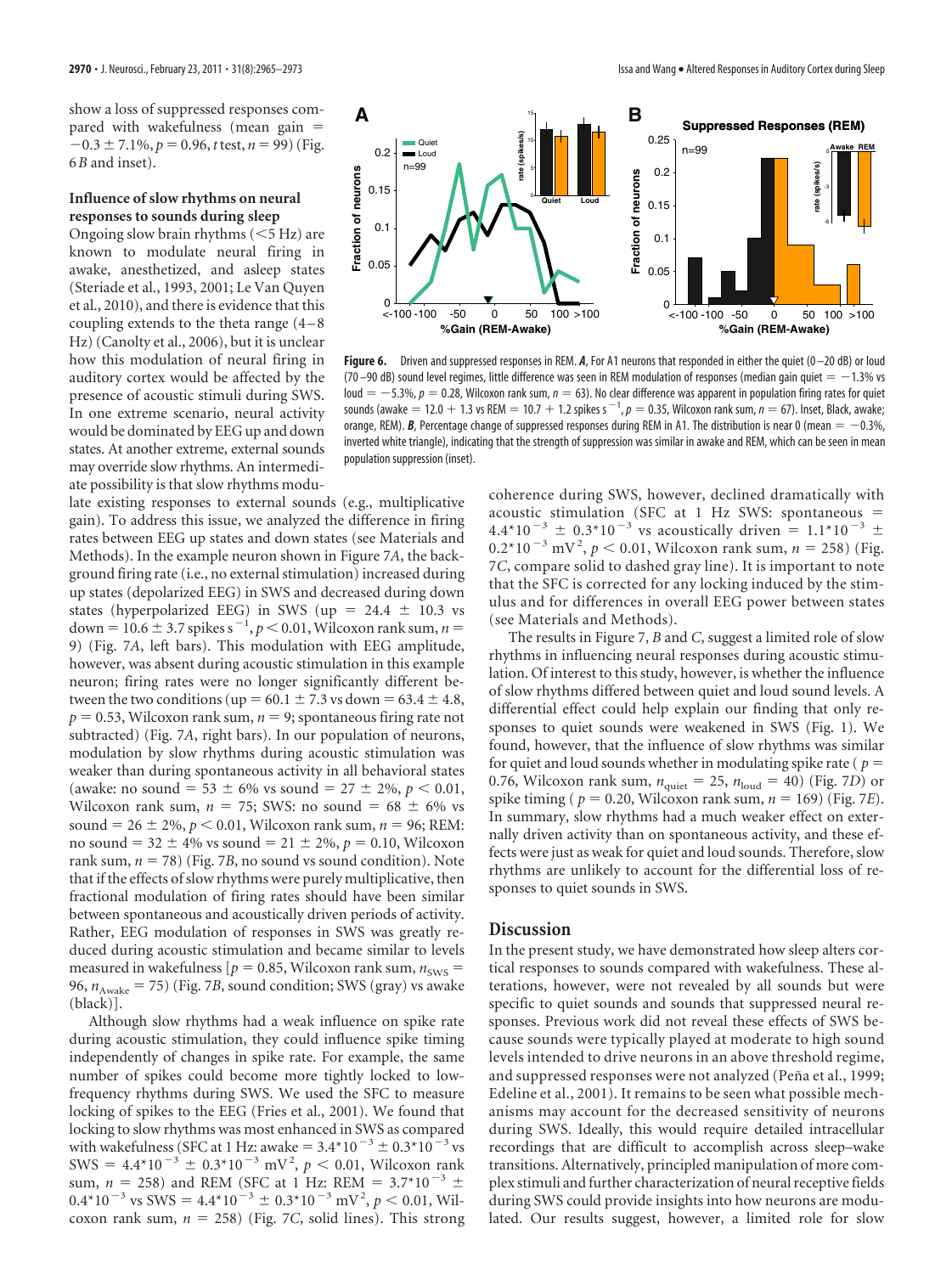

**Figure 7.** Influence of slow rhythms on neural activity in awake, SWS, and REM. *A*, An example neuron whose background activity showed EEG state-dependent firing rate modulation (left bars). Trials ( $n=35$ ) were divided into quartiles based on EEG amplitude. Trials in the lower quartile ( $n=9$ ) and the upper quartile ( $n=9$ ) were compared for effects of firing rate modulation with EEG amplitude. During EEG down states, this example neuron's firing rate was reduced by more than half. Upon acoustic stimulation with a 11.9 kHz pure tone (70 dB SPL), there was no longer a difference in total firing rates between up and down EEG states (right bars, spontaneous firing rate not subtracted). Error bars represent ±1 SEM. B, EEG amplitude modulated spiking especially when no sounds were playing in SWS (gray bar, no sound condition). Effects were generally stronger in SWS than in REM (orange) or wakefulness (black). During acoustic stimulation, however, modulation of spike rate by EEG amplitude became much weaker compared with the activity evoked by sounds (compare no sound to sound conditions; SWS: no sound =  $68 \pm 6$ % vs sound =  $26 \pm 2$ %,  $p$  < 0.01, Wilcoxon rank sum,  $n$  = 96) and slow rhythm modulation no longer differed between SWS and wakefulness (sound condition: SWS =  $26 + 2\%$  vs awake =  $27 + 2\%$ ,  $p = 0.85$ , Wilcoxon rank sum,  $n_{\rm{SWS}}=$  96,  $n_{\rm{Avake}}$   $=$  75). Only neurons with spontaneous rates  $>$  3 spikes s  $^{-1}$  were included in this analysis so that appreciable variability occurred in trial firing rates. Error bars represent ±1 SEM. C, Locking of spontaneous activity to low-frequency EEG rhythms was enhanced in SWS compared with wakefulness (solid gray and black lines). This cannot be simply explained by the stronger power in the low-frequency EEG in SWS since the spike-field coherence measure normalizes for differences in EEG power across the different behavioral states (see Materials and Methods). In general, locking to low-frequency rhythms was poor while sounds were being played (dashed lines). Error bars represent  $\pm$  1 SEM.  $D$ , High (top quartile of EEG amplitudes) and low (bottom quartile) trials could cause a 75  $\pm$ 9% swing in firing rates as seen in the overall modulation in spontaneous firing rate between up and down periods (black bar). This modulation with EEG amplitude, however, was reduced to  $27 + 3\%$  and  $23 + 3\%$  during playing of quiet (green, 0 -20 dB) and loud (blue, 70–90 dB) sounds respectively (  $\rho_{\text{(no sound vs quiet sound)}}$  = 1.4\*10  $^{-5}$ ,  $\rho_{\text{(no sound vs loud sound)}}$  = 5.5\*10  $^{-6}$ , Wilcoxon rank sum,  $n_{\text{no sound}}$  =<br>51,  $n_{\text{quiet}}$  = 25,  $n_{\text{loud}}$  = 40). Only neurons with spontaneous rates  $>$  3 spikes s  $^{-1}$ toolow, little trial-by-trial variation could be observed. Error bars represent  $\pm$  1 SEM. E, The SFC was strongest for low frequencies indicating that spikes were locked to slow brain rhythms. This locking was strongly diminished whether quiet (0 -20 dB) or loud (70 -90 dB) sounds were played (SFC at 1 Hz: no sound =  $4.3*10^{-3} + 0.4*10^{-3}$  vs quiet sound =  $2.1*10^{-3} + 0.3*10^{-3}$  mV<sup>2</sup> vs loud sound =  $1.8*10^{-3}+0.4*10^{-3}$  mV  $^2$ ,  $p_{\rm (no\ sound\ vs\ quiet\ sound)}$   $<$  0.01,  $p_{\rm (no\ sound\ vs\ loud\ sound)}$   $<$  0.01, Wilcoxon rank sum,  $n=$  169). Error bars represent  $\pm$  1 SEM.

rhythms across sound level. The weakened influence of up and down states during quiet levels of acoustic stimulation 30 dB SPL suggests that other mechanisms are involved in addition to slow oscillations and that sleep is a complex interplay of many factors at both the cellular and network levels.

### **Possible mechanisms**

A simple mechanism for increasing soundresponse thresholds would be to increase neural spiking thresholds (i.e., the relationship between membrane potential and spiking). However, we have found that response gains between wakefulness and SWS are similar across a range of firing rates, even near threshold (Issa and Wang, 2008). And in the present study, we report that response latencies in SWS are as short as those during wakefulness. These extracellular data cannot rule out changes in intracellular thresholds during SWS but suggest that the relationship between spiking thresholds and acoustic thresholds may not be straightforward.

Two salient properties of SWS are a reduced thalamic drive (Livingstone et al., 1981; Mariotti et al., 1989; Edeline et al., 2000) and prominent low-frequency oscillations (Steriade et al., 1993, 2001; Le Van Quyen et al., 2010). We did indeed observe a role of slow rhythms in modulating background firing. This modulation was not as strong, however, as modulation by external stimuli. This is not surprising especially since we chose stimuli intended to drive neurons well. We note here that our data only extended down to 1 Hz, whereas slow oscillations, as originally described, are in the 0.1–1 Hz range (Steriade et al., 1993), so it is still possible that EEG influences may be found in this low range. But behavior in the 1–5 Hz range can be an indicator of the influences of up and down periods as the SFC in this range was much stronger in SWS than in awake and REM (Fig. 7*C*), suggesting the involvement of a broadly defined low-frequency range in SWS (Stern et al., 1997; Destexhe et al., 1999; Lampl et al., 1999). Little data exist on the relative influence of slow oscillations and external stimuli on neural responses during natural sleep. One study in sleeping humans reported clear changes in somatosensory evoked potentials with the phase of slow oscillations (Massimini et al., 2003), but further studies will be needed especially at the neural level in auditory cortex to reveal the underlying dynamics.

Given that thalamic responses decrease during SWS, it seems plausible that this would lead to less bottom-up excita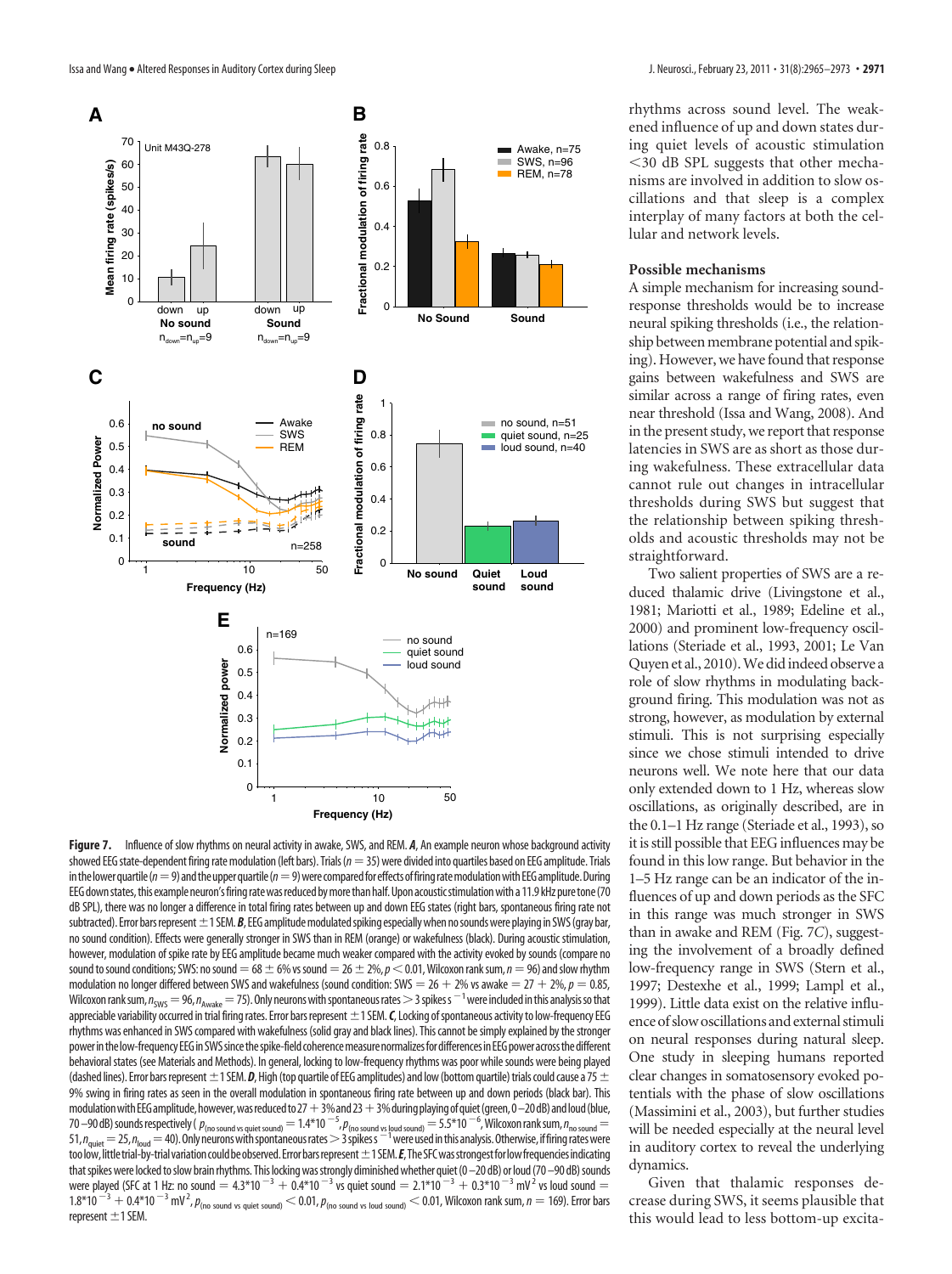tion and inhibition in cortex. This view, simple as it may be, explains our dual observations of weakened drive and suppression. If the change in excitatory and inhibitory processes is balanced, then there would be no net change in overall firing rates. This is consistent with the observation that overall activity is preserved from wakefulness to SWS in cortex (Issa and Wang, 2008). The properties that we observed in cortex could be directly inherited from thalamus, but a study in the auditory thalamus comparing rate-level and frequency tuning between SWS and wakefulness found uniform gains (consistently depressed thalamic responses in SWS) across sound level and frequency (Edeline et al., 2000), suggesting that our observations in cortex are unique to the thalamocortical transformation and not to earlier stages of processing.

A key prediction from our data is that inhibitory processes are weakened during SWS. This hypothesis would be easy to test either directly through intracellular recordings or indirectly by observing signatures of inhibition, such as its noted presence at high sound levels (Wu et al., 2006; Tan et al., 2007; Sadagopan and Wang, 2010) or its influence on correlated network activity (Wang, 2010). We did not test sound levels beyond 70 dB SPL except in a few cases to limit awakening the animals. But our data suggest a weak trend for SWS responses to overtake awake responses had we tested further  $>70$  dB SPL. In this regime, inhibition is thought to play an increasing role.

#### **Functional implications**

It is difficult to speculate how neural responses in auditory cortex will translate into perception of sounds during sleep, but our data provide constraints on the processing possible during SWS and complement human behavioral and functional imaging work. The elevated acoustic thresholds that we observed at the neural level are consistent with elevated human arousal thresholds during SWS (Bonnet, 1982). Furthermore, preserved overall activity levels during SWS may still allow for residual discrimination of salient or behaviorally important acoustic events as observed in sleeping humans who will respond to their name being called (Oswald et al., 1960; Bastuji et al., 2002) or eventually awaken to the sound of an alarm clock.

Functional imaging in asleep and lightly sedated patients has suggested that auditory cortex is active but that processing in higher level areas may be compromised (Davis et al., 2007). Evoked potential studies have also found changes in SWS for higher level processing (Cote, 2002). It is possible that deficits in coding fidelity in primary auditory cortex during SWS may lead to deteriorated read-out in higher areas and limited discrimination at the behavioral level. One prediction of our data is that neurons should not be able to respond as dynamically to time-varying features of sounds since the range for analog coding with firing rate is reduced during SWS (Fig. 5). This is speculative and only highlights the importance of recording from higher areas during sleep to bridge to perception (Issa and Wang, 2008). Future work along these lines will help elucidate the mechanisms of auditory processing during sleep and provide neural insight into how most sounds escape our conscious awareness during sleep.

## **References**

- Bastuji H, Perrin F, Garcia-Larrea L (2002) Semantic analysis of auditory input during sleep: studies with event related potentials. Int J Psychophysiol 46:243–255.
- Bonnet MH (1982) Performance during sleep. In: Biological rhythms, sleep and performance (Webb WB, ed), pp 205–237. Chichester, UK: Wiley.
- Brugge JF, Merzenich MM (1973) Responses of neurons in auditory cortex

of the macaque monkey to monaural and binaural stimulation. J Neurophysiol 36:1138 –1158.

- Canolty RT, Edwards E, Dalal SS, Soltani M, Nagarajan SS, Kirsch HE, Berger MS, Barbaro NM, Knight RT (2006) High gamma power is phase-locked to theta oscillations in human neocortex. Science 313:1626 –1628.
- Carskadon MA, Rechtschaffen A (2000) Monitoring and staging human sleep. In: Principles and practices of sleep medicine, Ed 3 (Kryger MH, Roth T, Dement WC, eds), pp 1197–1215. Philadelphia: W.B. Saunders.
- Cote KA (2002) Probing awareness during sleep with the auditory odd-ball paradigm. Int J Psychophysiol 46:227–241.
- Crofts HS, Wilson S, Muggleton NG, Nutt DJ, Scott EA, Pearce PC (2001) Investigation of the sleep electrocorticogram of the common marmoset (*Callithrix jacchus*) using radiotelemetry. Clin Neurophysiol 112:2265–2273.
- Davis MH, Coleman MR, Absalom AR, Rodd JM, Johnsrude IS, Matta BF, Owen AM, Menon DK (2007) Dissociating speech perception and comprehension at reduced levels of awareness. Proc Natl Acad Sci U S A 104:16032–16037.
- Destexhe A, Contreras D, Steriade M (1999) Spatiotemporal analysis of local field potentials and unit discharges in cat cerebral cortex during natural wake and sleep states. J Neurosci 19:4595–4608.
- Edeline JM, Manunta Y, Hennevin E (2000) Auditory thalamus neurons during sleep: changes in frequency selectivity, threshold, and receptive field size. J Neurophysiol 84:934 –952.
- Edeline JM, Dutrieux G, Manunta Y, Hennevin E (2001) Diversity of receptive field changes in auditory cortex during natural sleep. Eur J Neurosci 14:1865–1880.
- Friedman HS, Priebe CE (1998) Estimating stimulus response latency. J Neurosci Methods 83:185–194.
- Fries P, Reynolds JH, Rorie AE, Desimone R (2001) Modulation of oscillatory neuronal synchronization by selective visual attention. Science 291:1560 –1563.
- Hennevin E, Huetz C, Edeline JM (2007) Neural representations during sleep: from sensory processing to memory traces. Neurobiol Learn Mem 87:416 –440.
- Issa EB, Wang X (2008) Sensory responses during sleep in primate primary and secondary auditory cortex. J Neurosci 28:14467–14480.
- Lampl I, Reichova I, Ferster D (1999) Synchronous membrane potential fluctuations in neurons of the cat visual cortex. Neuron 22:361–374.
- Le Van Quyen M, Staba R, Bragin A, Dickson C, Valderrama M, Fried I, Engel J (2010) Large-scale microelectrode recordings of high-frequency gamma oscillations in human cortex during sleep. J Neurosci 30:7770 –7782.
- Legéndy CR, Salcman M (1985) Bursts and recurrences of bursts in the spike trains of spontaneously active striate cortex neurons. J Neurophysiol 53:926 –939.
- Livingstone MS, Hubel DH (1981) Effects of sleep and arousal on the processing of visual information in the cat. Nature 291:554 –561.
- Lu T, Liang L, Wang X (2001) Temporal and rate representations of timevarying signals in the auditory cortex of awake primates. Nat Neurosci 4:1131–1138.
- Mariotti M, Formenti A, Mancia M (1989) Responses of VPL thalamic neurones to peripheral stimulation in wakefulness and sleep. Neurosci Lett 102:70 –75.
- Massimini M, Rosanova M, Mariotti M (2003) EEG slow (approximately 1 Hz) waves are associated with nonstationarity of thalamo-cortical sensory processing in the sleeping human. J Neurophysiol 89:1205–1213.
- Nielsen-Bohlman L, Knight RT, Woods DL, Woodward K (1991) Differential auditory processing continues during sleep. Electroencephalogr Clin Neurophysiol 79:281–290.
- Oswald I, Taylor AM, Treisman M (1960) Discriminative responses to stimulation during human sleep. Brain 83:440 –453.
- Peña JL, Pérez-Perera L, Bouvier M, Velluti RA (1999) Sleep and wakefulness modulation of the neuronal firing in the auditory cortex of the guinea pig. Brain Res 816:463–470.
- Pfingst BE, O'Connor TA (1981) Characteristics of neurons in auditory cortex of monkeys performing a simple auditory task. J Neurophysiol 45:16 –34.
- Portas CM, Krakow K, Allen P, Josephs O, Armony JL, Frith CD (2000) Auditory processing across the sleep-wake cycle: simultaneous EEG and fMRI monitoring in humans. Neuron 28:991–999.